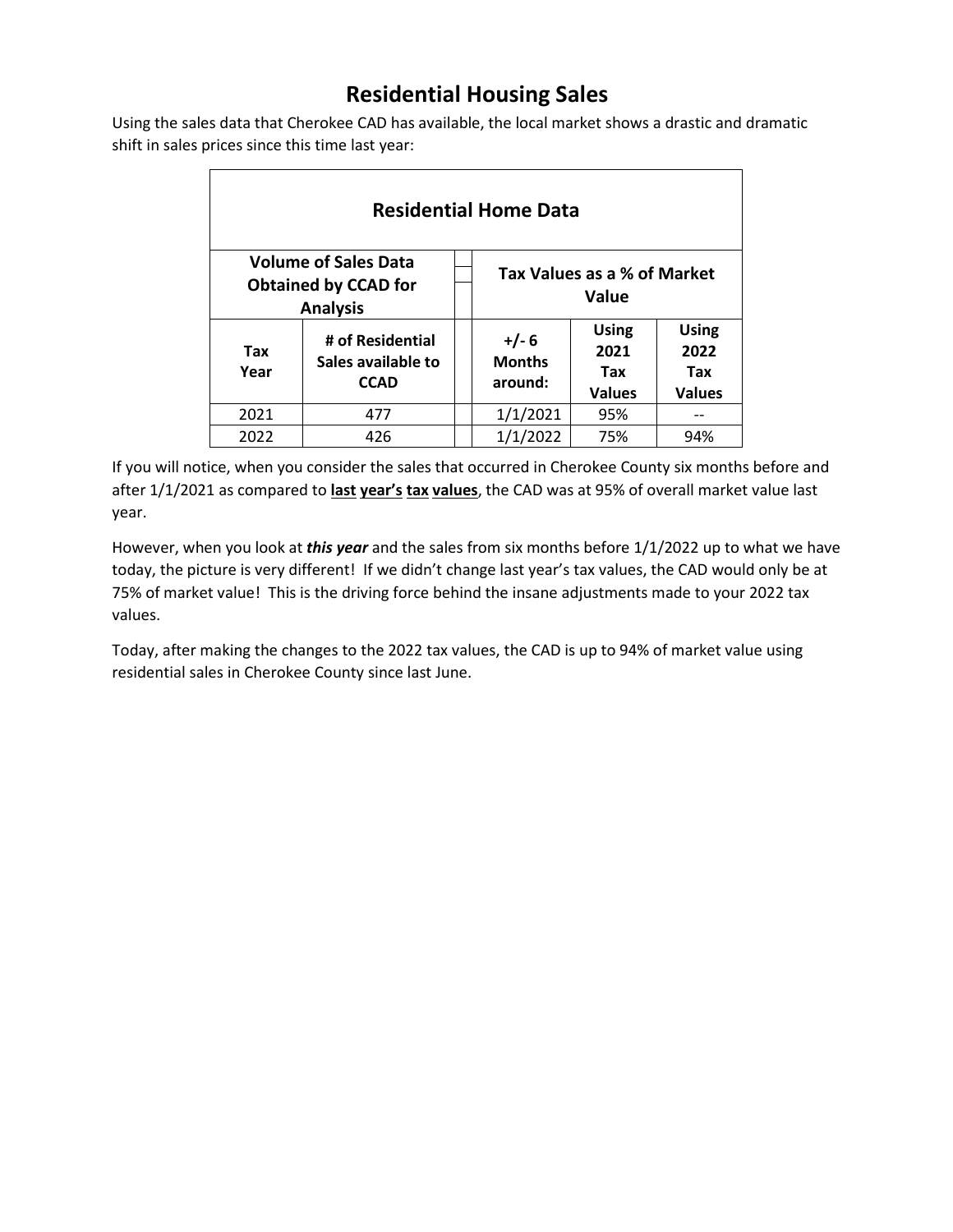*The following data is from the Texas A&M Real Estate Center. We are providing this data as an independent source of information apart from Cherokee CAD…*



https://www.recenter.tamu.edu/data/housing-activity/#!/activity/MSA/Tyler

| Date | <b>Sales</b> | <b>Dollar</b><br><b>Volume</b> | Average<br>Price | Median<br>Price | Total<br><b>Listings</b> | <b>Months</b><br>Inventory |
|------|--------------|--------------------------------|------------------|-----------------|--------------------------|----------------------------|
| 2019 | 2.960        | 699.762.679                    | 236,406          | 209,700         | 879                      | 3.3                        |
| 2020 | 3.331        | 885,750,780                    | 265.911          | 230,000         | 743                      | 1.8                        |
| 2021 | 3.518        | 1,083,560,935                  | 308,005          | 264,950         | 413                      | 1.2                        |

Texas A&M Real Estate Center divides the state into several Metropolitan Statistical Areas (MSAs). The bulk of the data for our area is included in the Tyler MSA. The Center uses much of their data from the multiple listing service in Tyler and that service includes most of the Cherokee County realtors and sales data.

While we understand we are NOT Smith County, the overall metrics of the Center paint a similar picture for the *direction* of our own market.